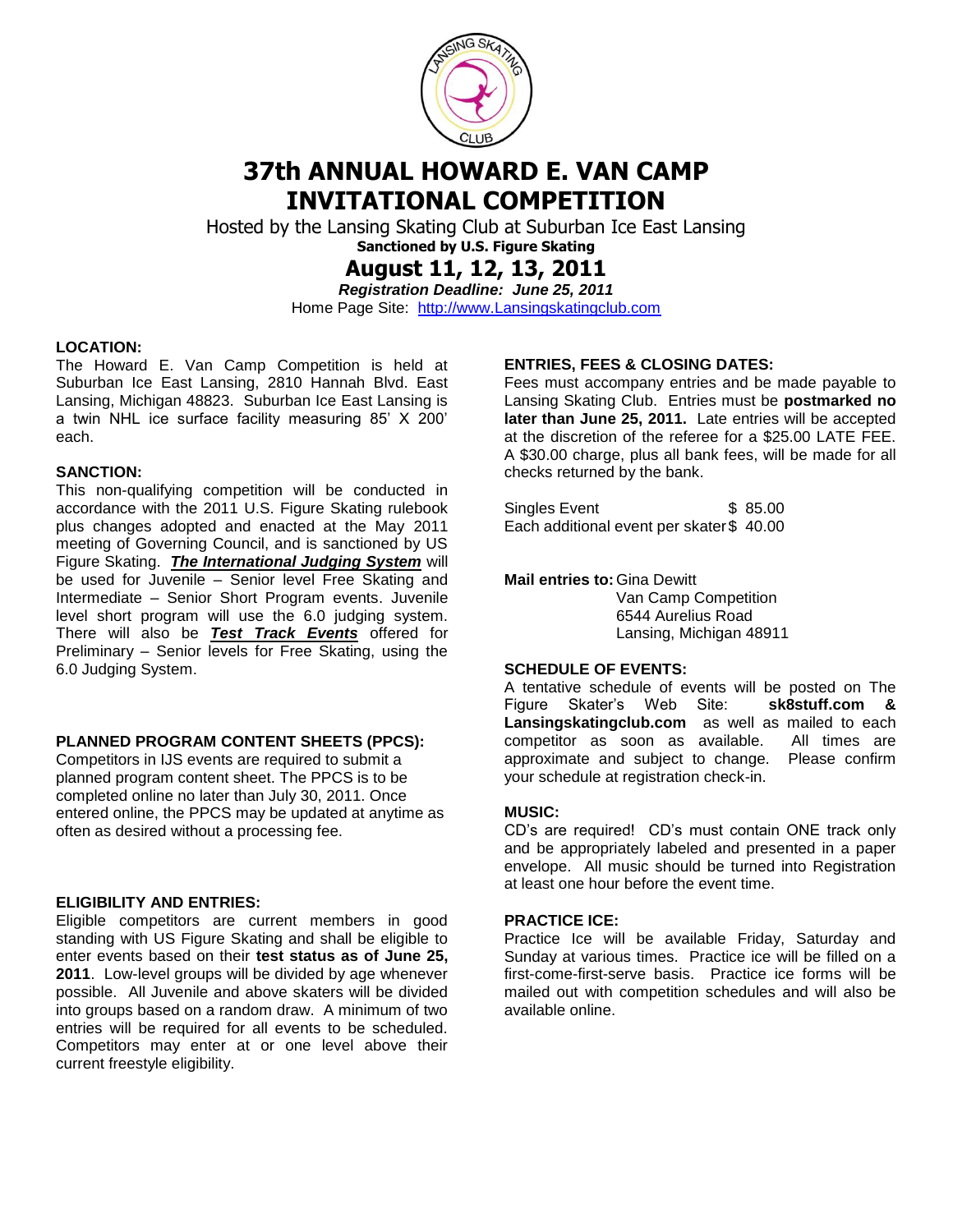| <b>Free Skating Events</b>     |                                                                                                                                                                                                                                                                                                                                                                                                                                        |                    |
|--------------------------------|----------------------------------------------------------------------------------------------------------------------------------------------------------------------------------------------------------------------------------------------------------------------------------------------------------------------------------------------------------------------------------------------------------------------------------------|--------------------|
| Event                          | <b>Elements</b>                                                                                                                                                                                                                                                                                                                                                                                                                        | Time               |
| Low Beginner - No Test         | Requirements as stated in Rule 3721.<br>Must not have passed the Pre-Preliminary Free Skating test or its<br>equivalent. May include any half revolution jumps plus Salchows and toe<br>loops up to a <b>maximum of 5 jump elements</b> . May include up to 2 spins<br>of a different nature but may not include flying spins, combination spins<br>or backspins. May include 1 step sequence utilizing $\frac{1}{2}$ the ice surface. | $1:30 + (-10)$ sec |
| High Beginner - No Test        | Requirements as stated in Rule 3721.<br>Must not have passed the Pre-Preliminary Free Skating test or its<br>equivalent. May include any half revolution jumps plus Salchows, loops,<br>and toe loops up to a maximum of 5 jump elements. May include up<br>to 2 spins of a different nature but may not include flying spins. May<br>include 1 step sequence utilizing $\frac{1}{2}$ the ice surface.                                 | $1:30 + (-10)$ sec |
| <b>Pre-Preliminary Limited</b> | Required Elements as stated in Rule 3711.<br>Must have passed the Pre-Preliminary Free Skating test & no higher.<br>May not include Axels, double jumps, or flying spins.                                                                                                                                                                                                                                                              | $1:30 + (-10)$ sec |
| <b>Preliminary Limited</b>     | Required elements as stated in Rule 3701.<br>Must have passed the Preliminary Free Skating test & no higher. May<br>include Axels. May not include double jumps or flying spins.                                                                                                                                                                                                                                                       | $1:30 + 10$ sec    |
| Preliminary                    | Passed Preliminary FS test. Required elements as stated in 3701.                                                                                                                                                                                                                                                                                                                                                                       | $1:30 + - 10$ sec  |
| Pre-Juvenile                   | Passed Pre-Juvenile FS test. Required elements as stated in 3691.                                                                                                                                                                                                                                                                                                                                                                      | $2:00 +/- 10$ sec  |
| Open Juvenile                  | Passed Juvenile FS test. Must be 13 Years of age by 09-01-2011<br>Required elements as stated in 3681.                                                                                                                                                                                                                                                                                                                                 | $2:15 + - 10$ sec  |
| <b>Adult Bronze</b>            | Passed Adult Bronze FS test. Required elements as stated in 3800,<br>3801. No Axel or double jumps.<br>Must be 21 Years of age or older as of 9-01-11.                                                                                                                                                                                                                                                                                 | 1:40 Max           |
| <b>Adult Silver</b>            | Passed Adult Silver FS test. Required elements as stated in 3790, 3791.<br>Must be 21 Years of age or older as of 9-01-11.                                                                                                                                                                                                                                                                                                             | 2:10 Max           |
| <b>Adult Gold</b>              | Passed Adult Gold FS test. Required elements as stated in 3780, 3781.<br>Must be 21 Years of age or older as of 9-01-11.                                                                                                                                                                                                                                                                                                               | $2:40$ Max         |

|                                                   | <b>Championship Events</b>                                                                                                                                                                                                                                                                                                                                                                                                                                                                            |                                                                            |
|---------------------------------------------------|-------------------------------------------------------------------------------------------------------------------------------------------------------------------------------------------------------------------------------------------------------------------------------------------------------------------------------------------------------------------------------------------------------------------------------------------------------------------------------------------------------|----------------------------------------------------------------------------|
| Event                                             | <b>Elements</b>                                                                                                                                                                                                                                                                                                                                                                                                                                                                                       | <b>Time</b>                                                                |
| Juvenile Short Program (6.0<br>Judging)           | 1. Jump combination — one double jump and one single jump or two double jumps.<br>2. Axel (may not be repeated).<br>3. Solo Jump — double jump preceded by connecting steps and/or other free skating<br>movements<br>(may not be repeated).<br>4. Solo spin — minimum 5 revolutions in position (may commence with a jump)<br>5. Spin combination — only one change of foot and at least one change of position<br>(4 revs each foot).<br>6. Step sequence - straight line, circular, or serpentine. | $2:00$ Max                                                                 |
| Juvenile Free Skate IJS                           | Required elements as stated in 3680, 3681<br>(must not be 13 years of age before 09/01/2011).                                                                                                                                                                                                                                                                                                                                                                                                         | $2:15 + - 10$ sec                                                          |
| Intermediate Short Program IJS                    | Required Elements as stated in 3670, 3671.<br>(must not be 18 years of age before 09/01/2011).                                                                                                                                                                                                                                                                                                                                                                                                        | $2:00$ Max                                                                 |
| Intermediate Free Skate IJS                       | Required elements as stated in 3670, 3672<br>(must not be 18 years of age before 09/01/2011).                                                                                                                                                                                                                                                                                                                                                                                                         | $2:30 + 10$ sec                                                            |
| Novice Short Program IJS                          | Required Elements as stated in 3660, 3661, 3662.                                                                                                                                                                                                                                                                                                                                                                                                                                                      | 2:30 Max Men & Ladies                                                      |
| Novice Free Skate IJS                             | Required Elements as stated in 3660, 3663.                                                                                                                                                                                                                                                                                                                                                                                                                                                            | $3:30 +/- 10$ sec Men<br>$3:00 +/- 10$ sec Ladies                          |
| Junior Short Program IJS                          | Required Elements as stated in 3650, 3651, 3652.                                                                                                                                                                                                                                                                                                                                                                                                                                                      | 2:50 Max Men & Ladies                                                      |
| Junior Free Skate IJS<br>Senior Short Program IJS | Required Elements as stated in 3650, 3653.<br>Required Elements as stated in 3640, 3641, 3642.                                                                                                                                                                                                                                                                                                                                                                                                        | $4:00 +/- 10$ sec Men<br>$3:30 + - 10$ sec Ladies<br>2:50 Max Men & Ladies |
| Senior Free Skate IJS                             | Required Elements as stated in 3640, 3643.                                                                                                                                                                                                                                                                                                                                                                                                                                                            | $4:30 +/- 10$ sec Men<br>4:00 $+/-$ 10 sec Ladies                          |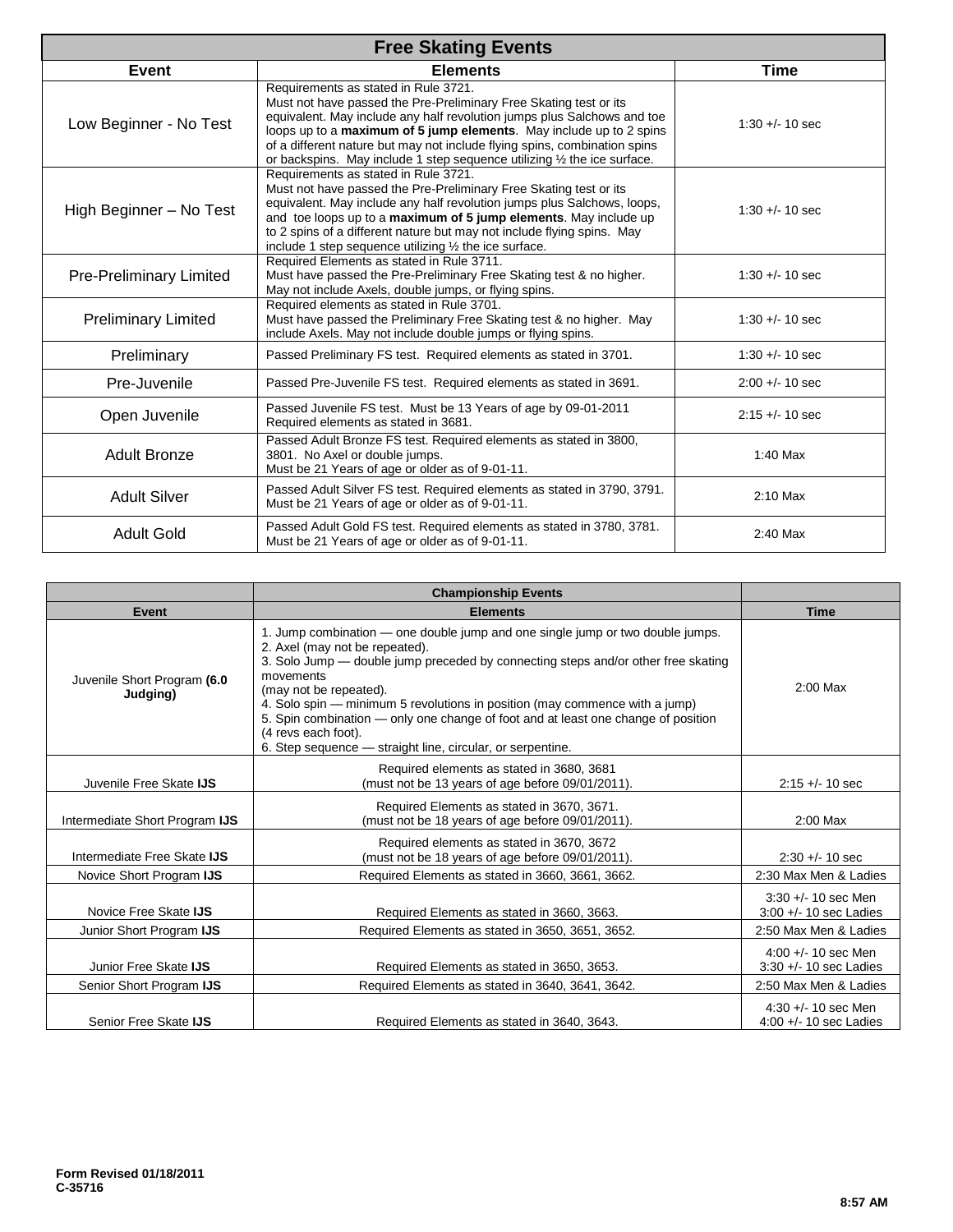| <b>TEST TRACK Free Skating Events</b> |                                                                                                                                                                                                                                                                                                                                                                                                                                                                                                                                                                                                                                                                                                                |                                                    |  |
|---------------------------------------|----------------------------------------------------------------------------------------------------------------------------------------------------------------------------------------------------------------------------------------------------------------------------------------------------------------------------------------------------------------------------------------------------------------------------------------------------------------------------------------------------------------------------------------------------------------------------------------------------------------------------------------------------------------------------------------------------------------|----------------------------------------------------|--|
|                                       |                                                                                                                                                                                                                                                                                                                                                                                                                                                                                                                                                                                                                                                                                                                |                                                    |  |
| <b>Event</b>                          | <b>Elements</b>                                                                                                                                                                                                                                                                                                                                                                                                                                                                                                                                                                                                                                                                                                | Time                                               |  |
| <b>Preliminary Test Track</b>         | Skaters must have passed at least the U.S. Figure Skating pre-<br>preliminary free skate test but may not have passed tests higher than<br>the preliminary free skate test.<br>Max 5 jumping elements: Jumps with not more than one rotation (no<br>Axels). Jump combinations and sequences are allowed.<br>Spins: two spins of a different nature, combination spins allowed (Min<br>3 revolutions each) and no flying spins.<br>Connecting moves and steps: should be demonstrated throughout<br>the program.                                                                                                                                                                                                | $1:30 + (-10)$ sec                                 |  |
| <b>Pre-Juvenile Test Track</b>        | Skaters must have passed at least the U.S. Figure Skating preliminary<br>free skate test but may not have passed tests higher than pre-juvenile<br>free skate test.<br>Max 5 jumping elements: Jumps with not more than one rotation (no<br>Axels). Jump combinations and sequences are allowed.<br>3 spins in any position (Min 3 revolutions). One must be a<br>combination spin with change of foot optional (Min 3 revolutions on<br>each foot or 6 total revolutions and no flying spins).<br>1 step sequence: straight line, circular or serpentine fully utilizing the<br>ice surface.                                                                                                                  | $2:00 + (-10)$ sec                                 |  |
| Juvenile Test Track                   | Skater must have passed at least the U.S. Figure Skating pre-juvenile<br>free skate test but may not have passed tests higher than the juvenile<br>free skate test.<br>Max 5 jumping elements: Any single jumps and jump combinations<br>with not more than 1 1/2 rotations. Axel permitted.<br>3 spins in any position (Min 4 revolutions): One must be a<br>combination spin with at least one change of foot (Min 4 revolutions<br>on each foot). May include flying spins.<br>1 step sequence: straight line, circular, or serpentine fully utilizing the<br>ice surface.                                                                                                                                  | $2:15 + (-10)$ sec                                 |  |
| Intermediate Test Track               | Skater must have passed at least the U.S. Figure Skating juvenile free<br>skate test but may not have passed tests higher than intermediate free<br>skate test.<br>Max 6 jumping elements: Any single jumps. Double jumps may only<br>be the double Salchow and double toe loop. Jump combinations and<br>sequences allowed.<br>3 spins in any position (Min 4 revolutions): One must be a<br>combination spin with at least one change of foot (Min 4 revolutions on<br>each foot). May include flying spins.<br>1 full-ice step sequence: straight line, circular, or serpentine fully<br>utilizing ice surface.                                                                                             | $2:30 + (-10)$ sec                                 |  |
| Novice Test Track                     | Skater must have passed at least the U.S. Figure Skating intermediate<br>free skate test but may not have passed tests higher than novice free<br>skate test.<br>Max jumping elements 7 for Men, 6 for Ladies: may include double<br>Salchow, double Loop, double Toe-Loop. Jump combinations and<br>sequences allowed.<br>3 spins in any position (Min 6 revolutions): one must be a<br>combination spin with at least one change of foot (Min 5 revolutions on<br>each foot). May include flying spins.<br>One step or spiral sequence: (see rule 3660 for description).                                                                                                                                     | Ladies $3:00 +/- 10$ sec<br>Men $3:30 +/- 10$ sec  |  |
| <b>Junior Test Track</b>              | Skater must have passed at least the U.S. Figure Skating novice free<br>skate test but may not have passed tests higher than junior free skate<br>test.<br>Max jumping elements 8 for men, 7 for ladies: may include double<br>Salchow, double toe loop, double loop, and double flip. Jump<br>combinations and sequences allowed.<br>3 Spins: One must be a spin in one position, one a flying spin, (6<br>revolutions each) one combination spin consisting of all three basic<br>spin positions and one change of foot (Min 2 in each position and Min<br>5 revolutions on each foot).<br>Steps: One step sequence of advanced difficulty, covering the full ice<br>surface. See rule 3650 for description. | Ladies $3:30 +/- 10$ sec<br>Men 4:00 +/- 10<br>sec |  |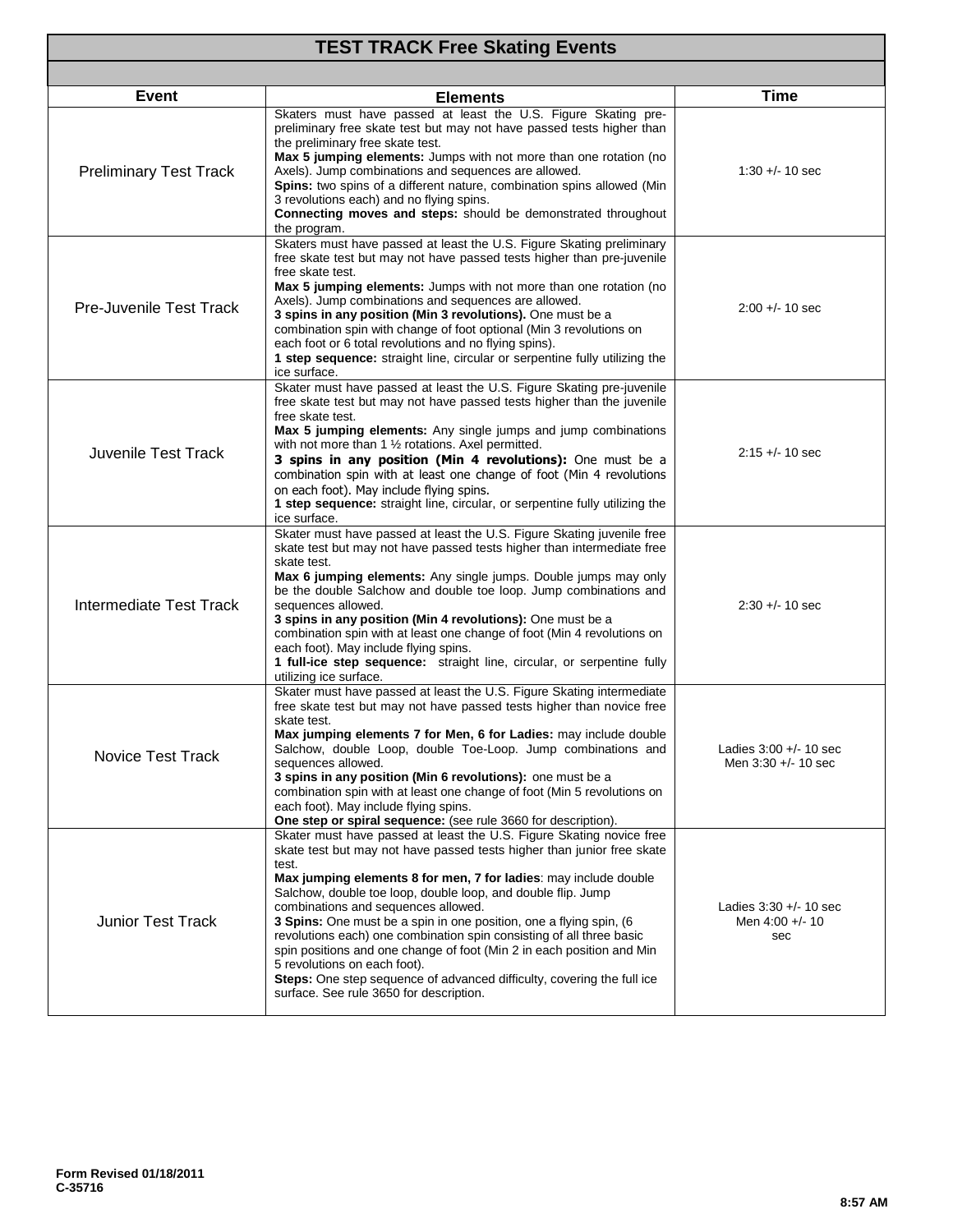| Skater must have passed at least the U.S. Figure Skating junior free<br>skate test.<br>Max Jumping elements 8 for men 7 for ladies: at least four different<br>double jumps, one must be a double Lutz. Jump combinations and<br>sequences allowed.<br>3 Spins: One must be a spin in one position, one a flying spin, (6)<br>revolutions each) one combination spin consisting of all three basic<br><b>Senior Test Track</b><br>spin positions and one change of foot (Min 2 in each position and Min<br>5 revolutions on each foot).<br><b>Steps:</b> Men — Two different step sequences<br>Ladies – One step sequence and one spiral sequence, See rule 3640<br>for description. | Ladies $4:00 +/- 10$ sec<br>Men $4:30 +/- 10$ sec |
|--------------------------------------------------------------------------------------------------------------------------------------------------------------------------------------------------------------------------------------------------------------------------------------------------------------------------------------------------------------------------------------------------------------------------------------------------------------------------------------------------------------------------------------------------------------------------------------------------------------------------------------------------------------------------------------|---------------------------------------------------|
|--------------------------------------------------------------------------------------------------------------------------------------------------------------------------------------------------------------------------------------------------------------------------------------------------------------------------------------------------------------------------------------------------------------------------------------------------------------------------------------------------------------------------------------------------------------------------------------------------------------------------------------------------------------------------------------|---------------------------------------------------|

# **Compulsory Events**

Compulsory eligibility is the same as for free skate. Compulsory Moves are skated without music. The specified moves may be done in any order, but must be skated as described and will be skated on half the ice surface. Connecting steps must be distinguishable from a footwork sequence. Events genders may be combined based on the number of entries at the discretion of the referee. An Axel is considered a single jump.

| Event           | <b>Elements</b>                                                                                                                                                                                                                                                                                                                                | Time       |
|-----------------|------------------------------------------------------------------------------------------------------------------------------------------------------------------------------------------------------------------------------------------------------------------------------------------------------------------------------------------------|------------|
| Low Beginner    | 1/2 revolution jump; Toe loop; Two foot spin (3 rev min); lunge                                                                                                                                                                                                                                                                                | $1:00$ Max |
| High Beginner   | Waltz jump; Salchow jump; 1/2 Flip or 1/2 Lutz jump; Forward scratch spin<br>(minimum 3 revolutions); Forward spiral                                                                                                                                                                                                                           | $1:15$ Max |
| Pre-Preliminary | Flip jump; Single-single jump combination (no Axel); Forward sit spin<br>(minimum 3 revolutions; Loop jump or split jump; Forward outside or inside<br>edge spiral                                                                                                                                                                             | $1:15$ Max |
| Preliminary     | Single jump (may not be repeated); Single-single jump combination; One<br>foot backspin (position optional, minimum 3 revolutions, may not<br>commence with a jump);<br>Edge spiral, spread eagle, Ina Bauer, or step sequence                                                                                                                 | $1:30$ Max |
| Pre-Juvenile    | Single or double jump (may not be repeated); Single/single jump<br>combination (must include loop); Solo spin (may not commence with a<br>jump, min 4 revolutions in position); Combination spin with 1 change of foot<br>and 1 change of position (minimum 4 revolutions each foot); Edge spiral,<br>spread eagle, Ina Bauer or step sequence | 1:30 Max   |

| <b>Spins Events</b>                                                                                                                                                                                                                                                                                                               |                                                                                                                                                                                                                                                                                    |            |
|-----------------------------------------------------------------------------------------------------------------------------------------------------------------------------------------------------------------------------------------------------------------------------------------------------------------------------------|------------------------------------------------------------------------------------------------------------------------------------------------------------------------------------------------------------------------------------------------------------------------------------|------------|
| Spins eligibility is the same as for free skate. All spins events will be skated on 1/2 ice without music.<br>Spins may be skated in any order but must be skated as described. Connecting steps must be used between elements.<br>Event genders may be combined based on the number of entries at the discretion of the referee. |                                                                                                                                                                                                                                                                                    |            |
| Event                                                                                                                                                                                                                                                                                                                             | <b>Elements</b>                                                                                                                                                                                                                                                                    | Time       |
| Preliminary                                                                                                                                                                                                                                                                                                                       | One foot spin; Forward sit spin; Back scratch spin (all minimum 4<br>revolutions)                                                                                                                                                                                                  | $1:30$ Max |
| Pre-Juvenile/Juvenile                                                                                                                                                                                                                                                                                                             | Forward camel spin (minimum 5 revolutions); Combination spin with one<br>change of foot and no change of position (minimum 4 revolutions on each<br>foot); Combination spin with no change of foot and at least one change of<br>position (minimum 2 revolutions in each position) | $1:30$ Max |
| Intermediate/Novice                                                                                                                                                                                                                                                                                                               | Flying spin (minimum 6 revolutions); Layback spin (ladies), Camel spin<br>(men), (minimum 6 revolutions); Combination spin with one change of foot<br>and at least one change of position (minimum 6 revolutions on each foot,<br>minimum 2 revolutions in each position)          | 2:00 Max   |
| Junior/Senior                                                                                                                                                                                                                                                                                                                     | Flying Spin (minimum 8 revolutions); Layback Spin (ladies), Camel Spin<br>(men), (minimum 8 revolutions); Combination Spin with one change of foot<br>and at least two changes of position (minimum 6 revolutions on each foot,<br>minimum 2 revolutions in each position)         | $2:00$ Max |

### **Jumps Events**

Jump eligibility is the same as for free skate. Preliminary through Juvenile will be skated on 1/2 ice; other levels will skate on full ice. Jumps may be skated in any order but must be skated as described . Skaters will be given two opportunities to perform each jump and will be judged on the best one. Repeated jumps must be the same as the original.

Events genders may be combined based on the number of entries at the discretion of the referee.

**Form Revised 01/18/2011 C-35716**